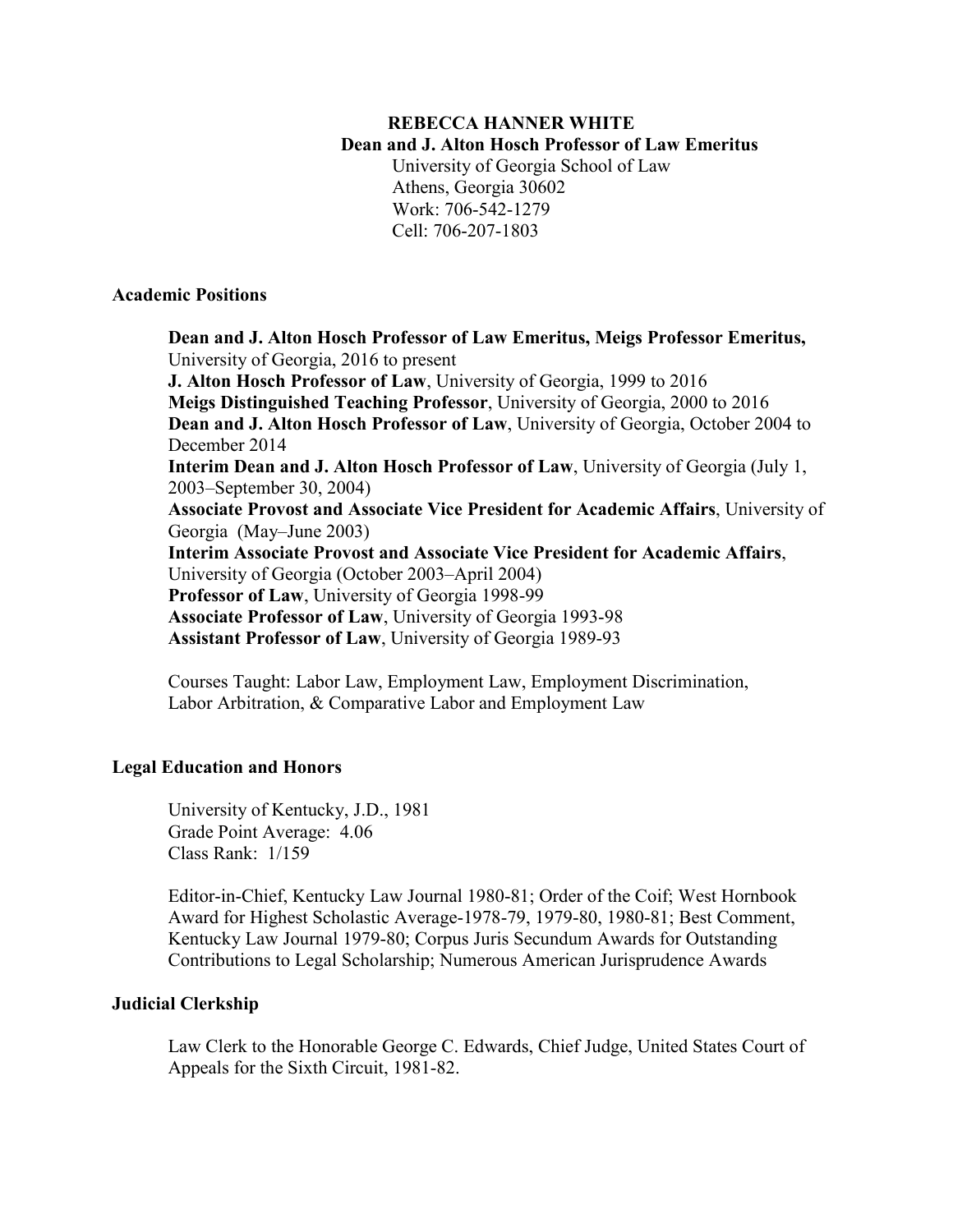## **Scholarly Publications**

## *Books and Book Supplements*

Zimmer, Sullivan & White, Cases and Materials on Employment Discrimination,  $8<sup>th</sup>$  ed. (Aspen 2013) and Case and Statutory Supplement (Aspen 2016), (Aspen 2015), (Aspen 2014)

Zimmer, Sullivan & White, Cases and Materials on Employment Discrimination,  $7<sup>th</sup>$  ed. (Aspen 2008) and Case and Statutory Supplement (Aspen 2009), (Aspen 2011)

Zimmer, Sullivan & White, Cases and Materials on Employment Discrimination.  $6<sup>th</sup>$  ed. (Aspen 2003)

Zimmer, Sullivan & White, 2005 Case Supplement, Cases and Materials on Employment Discrimination,  $6<sup>th</sup>$  ed. (Aspen 2003)

Zimmer, Sullivan, Richards & White, 2002 Case Supplement to Cases and Materials on Employment Discrimination, 5<sup>th</sup>ed. (Aspen 2000)

Sullivan, Zimmer & White, Employment Discrimination (Aspen Law & Business)(3d ed. 2002)

Sullivan, Zimmer & White, Case Supplements ( 2004, 2005, 2006, 2007) Employment Discrimination (Aspen Law & Business)(3d ed. 2002)

White, Employment Law & Employment Discrimination: Essential Terms & Concepts (Aspen Law & Business 1998)

# *Articles and Essays*

White, Aging on Air: Sex, Age and Television News, 50 Seton Hall Law Review 1323 (2020)

White, Title VII and the #MeToo Movement, 68 Emory LJ Online 1014 (2018)

 Zimmer, Sullivan and White, Taking on an Industry: Women and Directing in Hollywood, 20 Employee Rights and Employment Policy Journal 229 (2016)

White, I Do Know How She Does It (But Sometimes I Wish I Didn't), 11 William & Mary Women's Law Journal 209 (2005)

White, Affirmative Action in the Workplace: The Significance of Grutter?, 92 Kentucky Law Journal 263 (2003-04)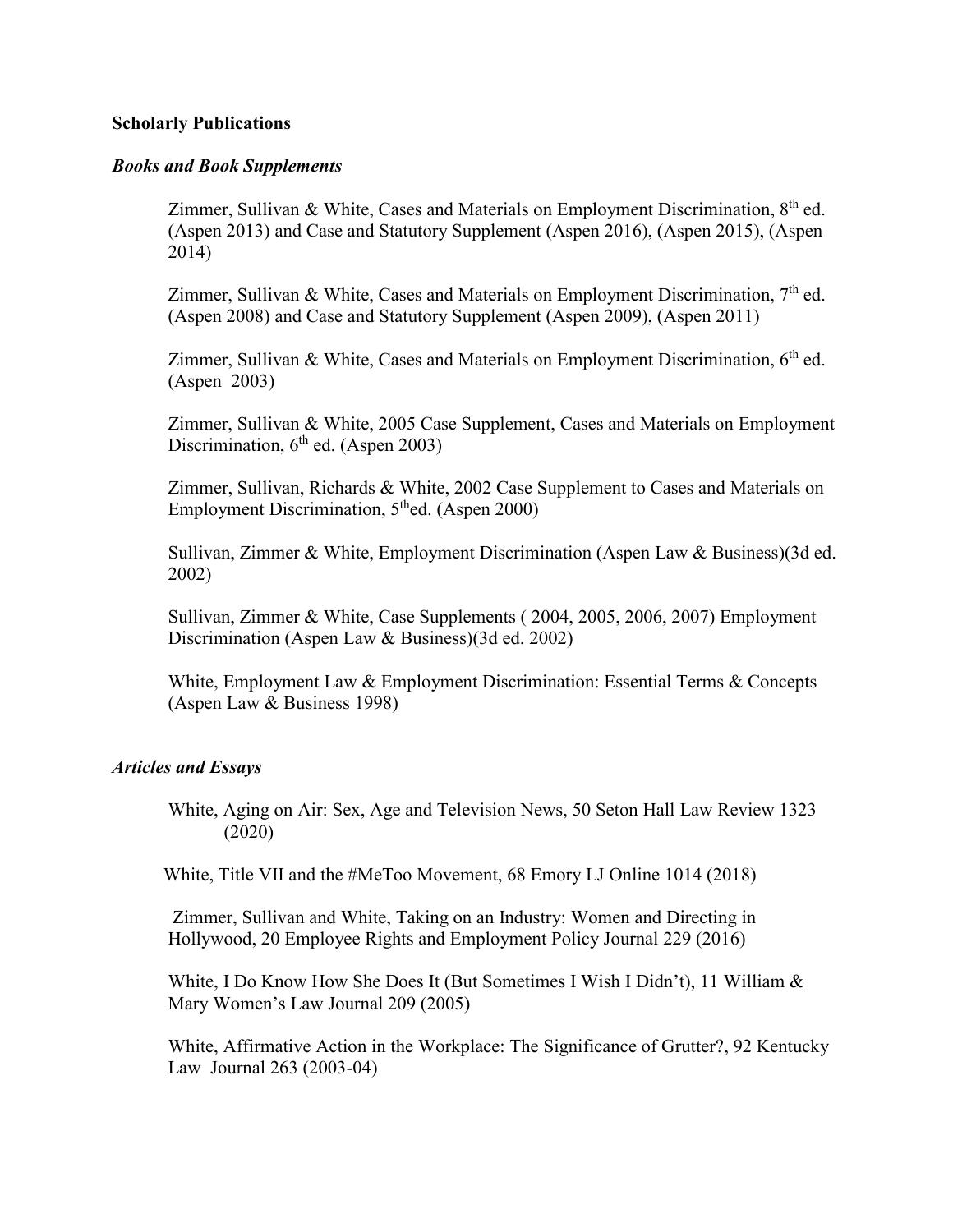White, Arbitration and the Administrative State, 38 Wake Forest Law Review 1283 (2003)

White & Krieger, Whose Motive Matters? Discrimination in Multi-Actor Employment Decisionmaking, 61 Louisiana Law Review 495 (2001)

White, Deference and Disability Discrimination, 99 Michigan Law Review 532 (2000)

White, There's Nothing Special About Sex: The Supreme Court Mainstreams Sexual Harassment, 7 William & Mary Bill of Rights Journal 725 (1999)

White, De Minimis Discrimination, 47 Emory Law Journal 1122 (1998)

White, Modern Discrimination Theory and the National Labor Relations Act, 39 William and Mary Law Review 99 (1997)

White, Vicarious and Personal Liability for Employment Discrimination, 30 Georgia Law Review 509 (1996)

White, The EEOC, the Courts and Employment Discrimination Policy: Recognizing the Agency's Leading Role in Statutory Interpretation, 1995 Utah Law Review 51

White and Brussack, The Proper Role of After-Acquired Evidence in Employment Discrimination Litigation, 35 Boston College Law Review 49 (1993)

White, The Stare Decisis Exception to the Chevron Deference Rule, 44 Florida Law Review 723 (1992)

White, The Statutory and Constitutional Limits of Using Protected Speech as Evidence of Unlawful Motive Under the National Labor Relations Act, 53 Ohio State Law Journal 1 (1992)

White, Time for a New Approach: Why the Judiciary Should Disregard the Law of the Circuit when Confronting Nonacquiescence by the National Labor Relations Board, 69 North Carolina Law Review 639 (1991)

White, Section 301's Preemption of State Law Claims: A Model for Analysis, 41 Ala. L. Rev. 377 (1990)

White, Kaplan & Hawkins, Ohio's Public Employee Bargaining Law: Can It Withstand Constitutional Challenge? 53 U. Cin. L. Rev. 1 (1984)

Comment, Wanted: A Strict Contractual Approach to the Private University/Student Relationship, 68 Ky. L. J. 439 (1979-80)

# *Book Chapters and Monographs*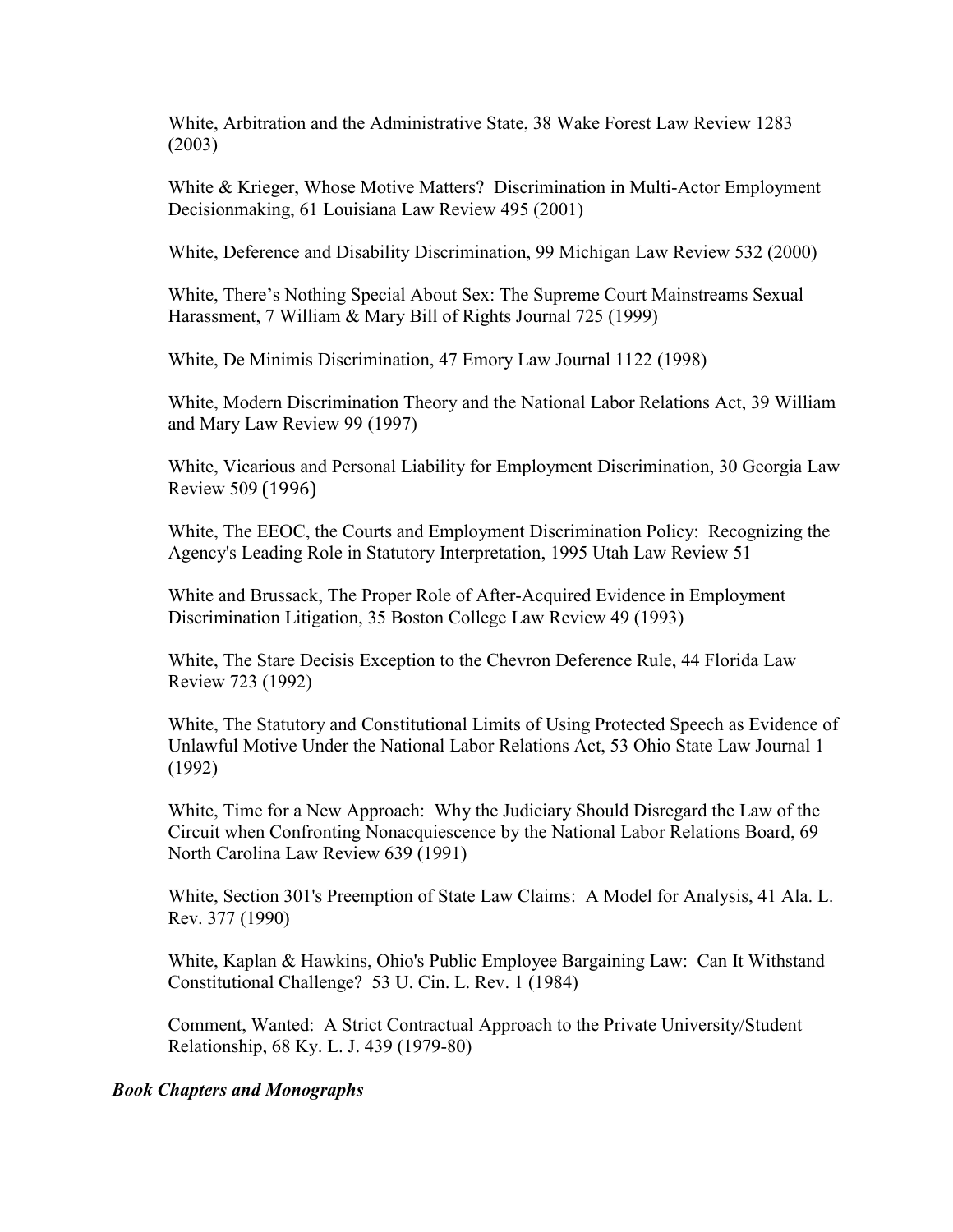White, Commentary on Clark County School District v. Breeden, Feminist Judgments: Employment Discrimination, A. McGinley and N. Porter, eds. (Cambridge University Press 2020)

White, "Be Passionate, Appreciative and Decisive," in Law School Leadership Strategies: Top Deans on Benchmarking Success, Incorporating Feedback from Faculty and Students, and Building the Endowment (Inside the Minds)(Aspatore 2006)(book chapter)

Goldman & White, International Encyclopedia of Labour Law and Industrial Relations, R. Blanpain, ed. (United States entry)(Kluwer 2002)(Monograph published as entry in Encyclopedia and as a stand alone volume)

# *Other Publications*

White, A Tribute to Dean Don Weidner, 43 Fla S.U. L. Rev. 11127 (2016) White, In Memory of Mike Zimmer, 47 Loyola U. Chi. L. J. 673 (2016) White, Remembrance, Anne Dupre, 46 Georgia L. Rev. i (2012) White, Gabriel Wilner Tribute, 39 Georgia J. of Int'l and Comp. Law 533 (2011) White, Milner Ball: Mentor, Teacher and Friend, 41 Georgia L. Rev. 743 (2007)

### **Papers Presented**

Employment Law Update, Labor and Employment Section of the Georgia Bar (Atlanta, Georgia, December 2014)

Employment Law Update, Labor and Employment Section of the Atlanta Bar Association (Atlanta, Georgia, March 2014)

Employment Law Update, Labor and Employment Section of the Georgia Bar (Atlanta, Georgia, December 2013)

"Workplace Wellness Programs and Employment Discrimination," ABA Midyear Meeting (Atlanta, Georgia, February 2011)

"Ethics and Professionalism in Labor and Employment," College of Labor and Employment Law, 11th Circuit Regional Meeting, Atlanta, Georgia, November 2010

**"**Judging Women," Georgia Association of Women Lawyers, Atlanta, Georgia, October 27, 2009

"Outlawing Age Discrimination in the Workplace: The U.S. Approach," German Society for Comparative Law, Labor Law Division, Wurzburg, Germany, September 2005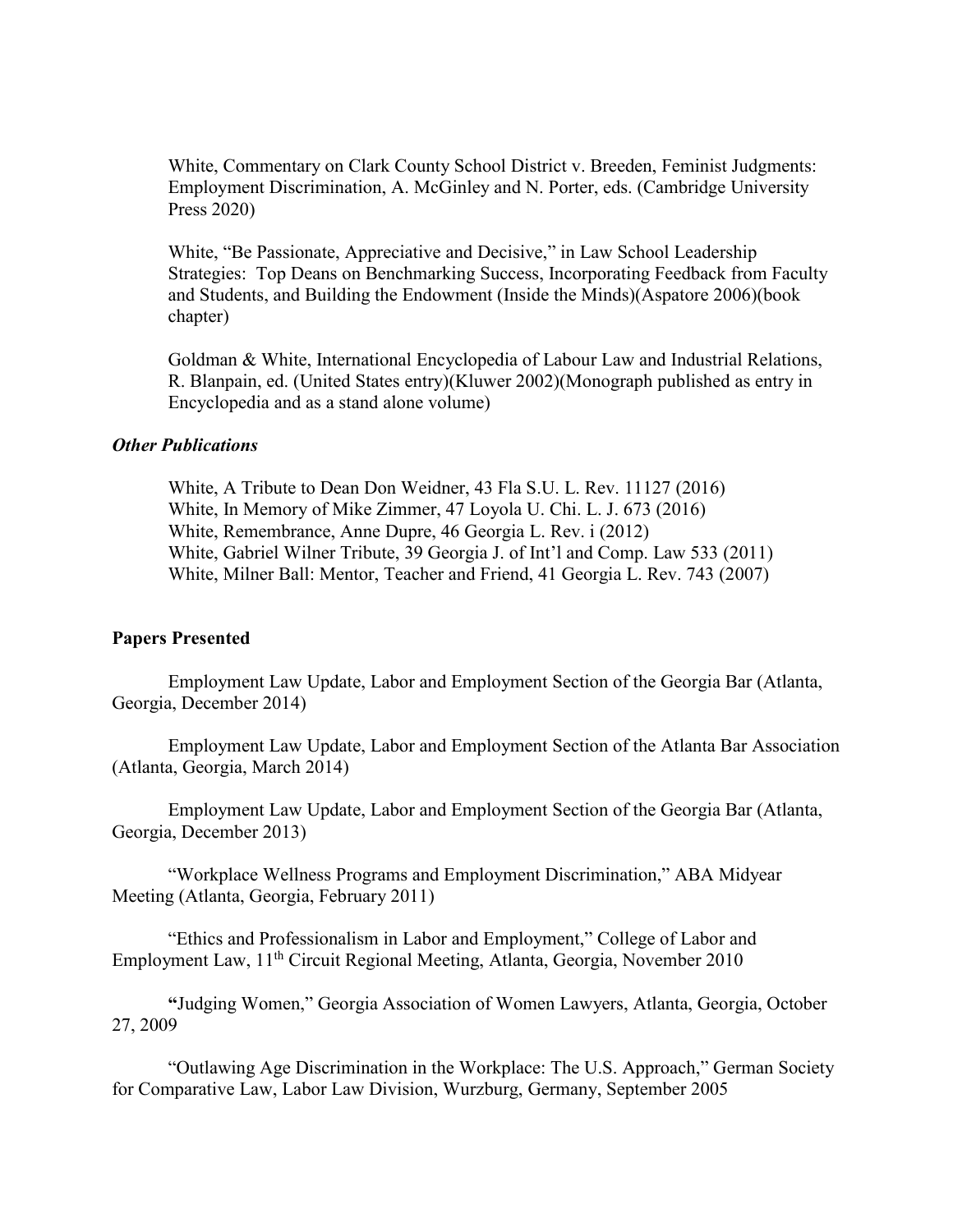"I Do Know How She Does It (But Sometimes I Wish I Didn't), Symposium on the Attrition of Women from the Legal Profession, Marshall-Wythe College of Law, William & Mary, April 2004

"The Proper Role for a Tangible or Adverse Action Inquiry in Employment Discrimination Cases," Southern District of Georgia Federal Judicial Conference, February 2004

"Employment Law Update" presented to the Individual Rights Section of the Georgia Bar, Atlanta, Georgia, January 2002

"Individual Disparate Treatment Theory," presented at the Appellate Judges Conference, Breckenridge, Colorado August 2001

"Understanding Ellerth," presented at the Oxford Roundtable, St. Anthony's College, Oxford University August 2001

"Whose Motive Matters"? Symposium on the Reeves Decison, Louisiana State University School of Law, January 2001

"Individual Disparate Treatment Theory," presented at the Appellate Judges Conference, Quebec July 2000

"Employment Law Update," presented to the Individual Rights Section of the Georgia Bar, Atlanta, Georgia, January 2000

"Labor and Employment Law in the Supreme Court: October 1998 Term," presented to the 29th Annual Labor and Employment Law Institute. Atlanta, Georgia December 1999

"Labor and Employment Law in the Supreme Court: October 1996 term," presented to the Carl A. Warns Labor & Employment Law Institute, University of Louisville School of Law, June 1997

"Developments in Labor Law Preemption," presented to the Labor and Employment Law Section of the Atlanta Bar, October 1991

"Honey, They Shrunk the Statutes: A Review of the Supreme Court's 1988-89 Term," 19th Annual Labor and Employment Law Institute, Atlanta, Georgia December 1989

### **Teaching and Service Awards**

Faculty Service Award, University of Georgia Alumni Association (April 2015)(first member of the law faculty to receive the award in 35 years)

Distinguished Service Scroll Award, University of Georgia's Law School Alumni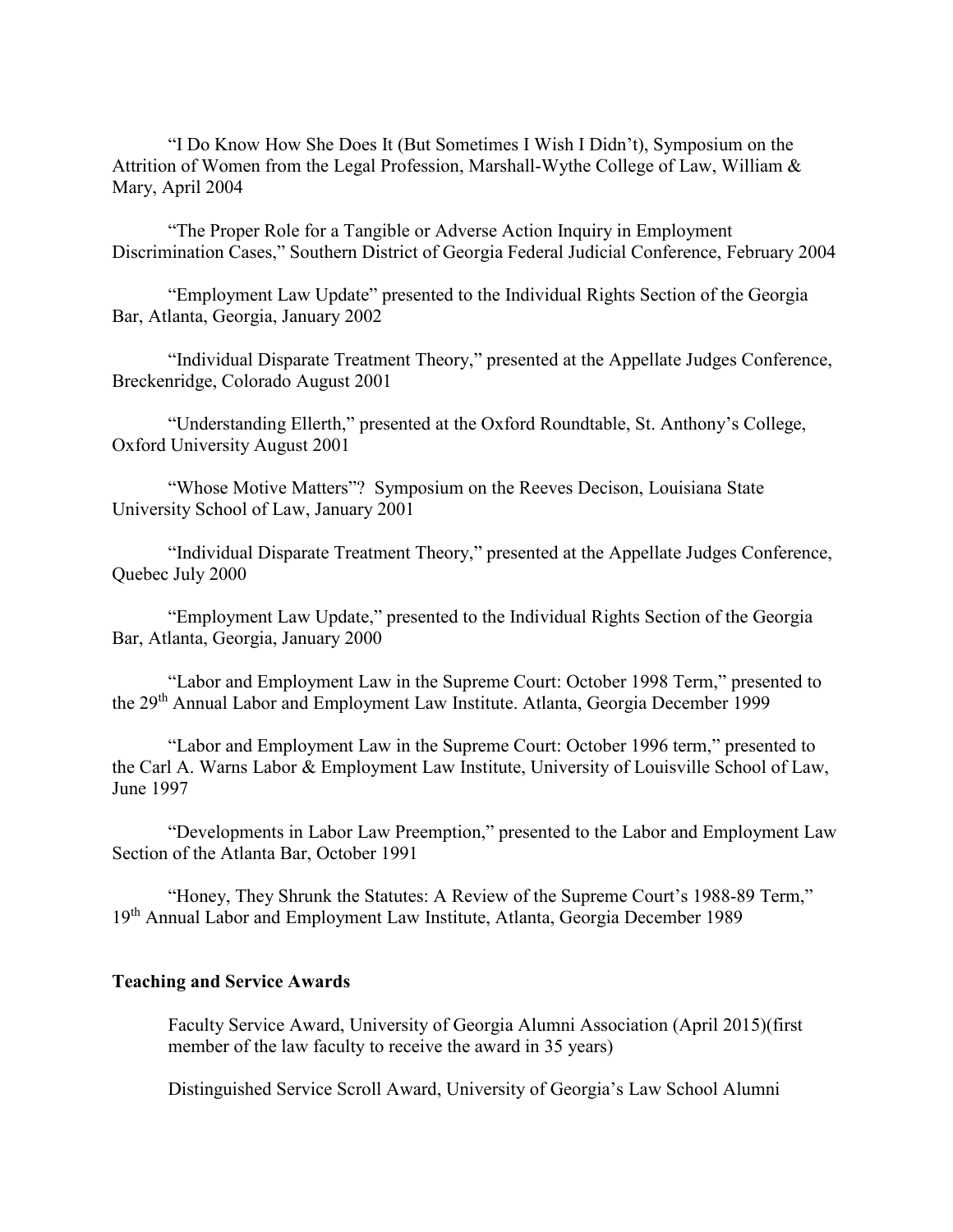Council (March 2015**)**

Professional Achievement Award, University of Kentucky College of Law (June 2012)

Josiah Meigs Teaching Professorship: University of Georgia Spring 2000 (University's Highest Award for Teaching)

Student Bar Association Faculty Book Award for Excellence in Teaching, May 2002\* Student Bar Association Faculty Book Award for Excellence in Teaching, May 1996\* Student Bar Association Faculty Book Award for Excellence in Teaching, April 1994\* Student Bar Association Faculty Book Award for Excellence in Teaching, April 1993\* Student Bar Association Faculty Book Award for Excellence in Teaching, April 1992\* Student Bar Association Faculty Book Award for Excellence in Teaching, April 1991\* \* (awarded by graduating class to "the faculty member who most effectively conveys his knowledge of what the law is and inspires his students to think analytically and critically of what the law may become.").

John O'Byrne Award for Contributions to Faculty-Student Relations, April 1991.

Honorary Class Marshall, 1992.

Member, University of Georgia Teaching Academy (2001 to present).

Senior Teaching Fellowship, 2000-01.

Lilly Teaching Fellowship, 1991-92.

# **Professional Memberships and Board Service**

Co-Chair, Strategic Review Committee, Council of the Section on Legal Education and Admission to the Bar, American Bar Association (2021 to present) Member, Council of the Section on Legal Education and Admission to the Bar, American Bar Association (2018–2021) Chair, Accreditation Committee of the Council of the Section on Legal Education and Admission to the Bar, American Bar Association (2015-16; 2016-17) Vice Chair, Accreditation Committee of the Council of the Section on Legal Education and Admission to the Bar, American Bar Association (2014-15) Member, Accreditation Committee of the Council of the Section of Legal Education and Admission to the Bar, American Bar Association (2011-2017) National Executive Board, U.S. Branch, International Society for Labor and Social Security Law (2005-15) Editorial Board, CCH Labor Law Journal Fellow, College of Labor and Employment Attorneys American Law Institute (member ex officio 2003-14) Fellow, Lawyers Foundation of Georgia Order of the Coif University of Kentucky College of Law Visiting Committee (active 1996-2011)(emeritus 2011 to present)